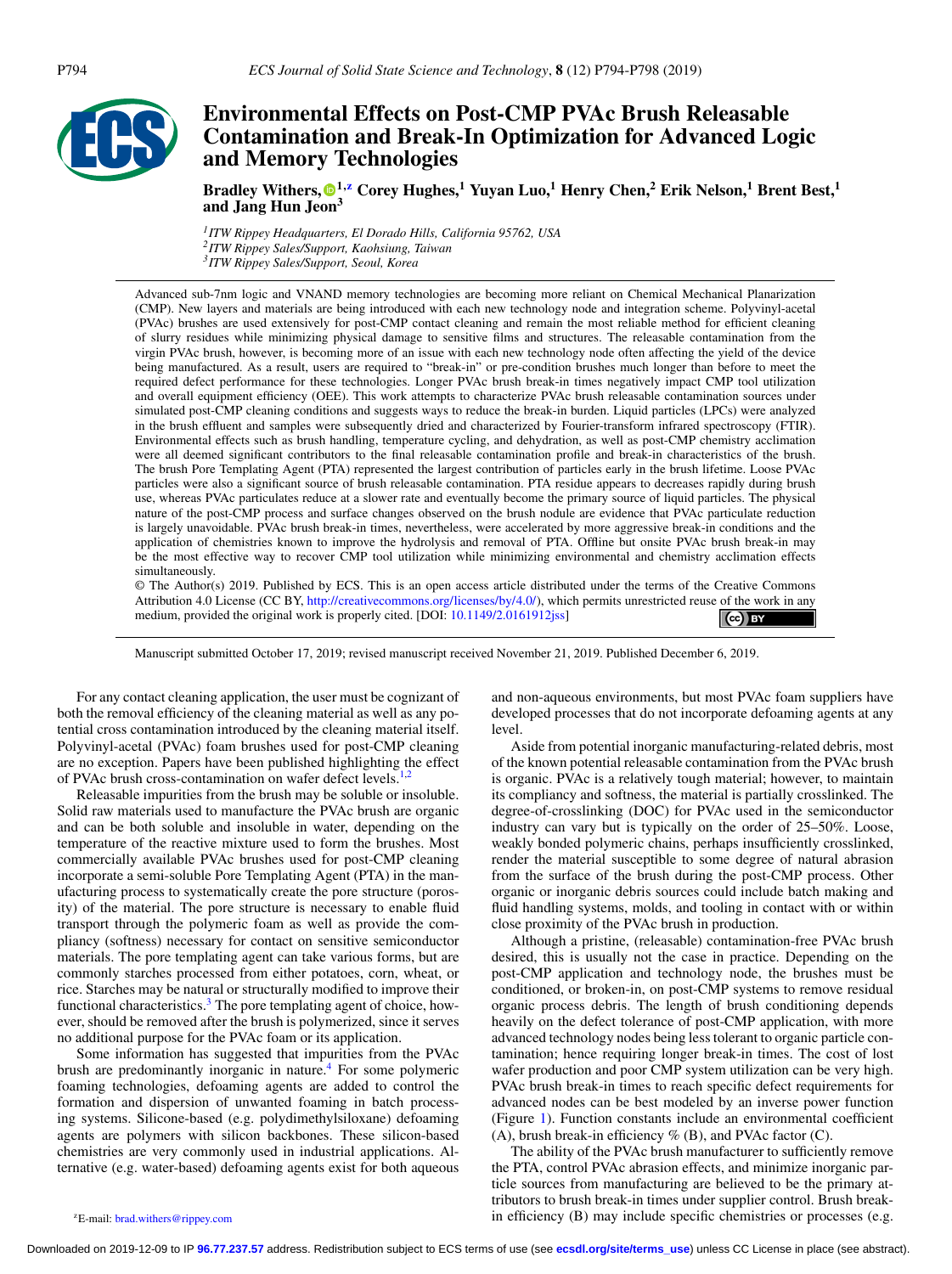<span id="page-1-0"></span>

**Figure 1.** Inverse-power relationship between PVAc brush break-in time and defect requirement.

mechanical or otherwise) used to systematically remove the organic matter in question. The PVAc factor (C) attempts to quantify the physical properties of the material, including but not limited to pore structure, flow characteristics, etc. As expected, more efficient break-in processes and more favorable PVAc properties would reduce break-in times.

In this study, the releasable contamination from the PVAc brush is analyzed as a function of time, and the contribution of organic matter is evaluated. The environmental and handling effects of brush break-in are also investigated by exposing the brush to various conditions common with the transportation, storage, and use/exchange of the PVAc brush. Furthermore, studies were performed to quantify the break-in capability of PVAc brushes under simulated post-CMP conditions, with and without chemistry, in comparison to more aggressive offline conditions.

## **Experimental**

To estimate the PVAc brush environmental effect, brushes were exposed to a few simple conditions to simulate potential PVAc brush conditions during transportation, storage, and handling. The conditions investigated in this study are shown in Table I. This table, however, is not inclusive of all possible transportation and storage effects. Others may include time (polymer aging), material preservation interactions, and UV exposure. After brush exposure, the releasable contamination of the brush was evaluated by dynamic effluent Liquid Particle Count (LPC) monitoring.

To more closely evaluate PVAc brush break-in behavior, brushes were also processed under different conditions and chemical exposures. PVAc brush releasable contamination was quantified by liquid particle detection of the brush effluent during the break-in process. LPC samples were collected at various intervals and the brush effluent was subsequently dried under a heat lamp. The particles obtained after water evaporation were directly analyzed by Fourier-transform infrared spectroscopy (FTIR). Brush motor torque and nodule surface

#### **Table I. PVAc brush exposure conditions.**

| Brush set | Purpose           | Condition                                       |
|-----------|-------------------|-------------------------------------------------|
|           | Brush Handling    | Various handling medium/gloves                  |
|           | Temperature Cycle | $61\sim97$ °F, 2 cycles, 48 hrs.                |
|           | Dehydration       | Room Temp, $\sim$ 15% water wt<br>loss. 48 hrs. |
|           | Vibration         | $150\sim200$ Hz, 2 hrs.                         |



**Figure 2.** Cyclone brush processing system.

morphology were also characterized by chromatic white light interferometry.

All brushes were processed on ITW Rippey's Cyclone flow through processing system (Figure 2). The Cyclone system is an automated universal brush processing system capable of independently processing all commercially available brush roller formats. The brush speed, deionized water (DIW) flow rate through the mandrel, chemical flow rate, and brush compression into proprietary brush nodule treatment surfaces are all controllable (Figure 3). All DIW and chemistries used were filtered to 0.03μm. The system also incorporates in-line liquid particle counting of the brush effluent, brush motor torque monitoring, and a sample port for offline effluent contamination analysis. LPC detection is performed by a nano65C+ system manufactured by Lighthouse Worldwide Solutions (Sum>65nm).

## **Results and Discussion**

Brush handling during installation into the Cyclone brush process system represented a significant impact on releasable contamination



**Figure 3.** Cyclone PVAc brush chamber with (a) retractable brush conditioning surface, (b) chemical delivery manifold, (c) effluent catch basin.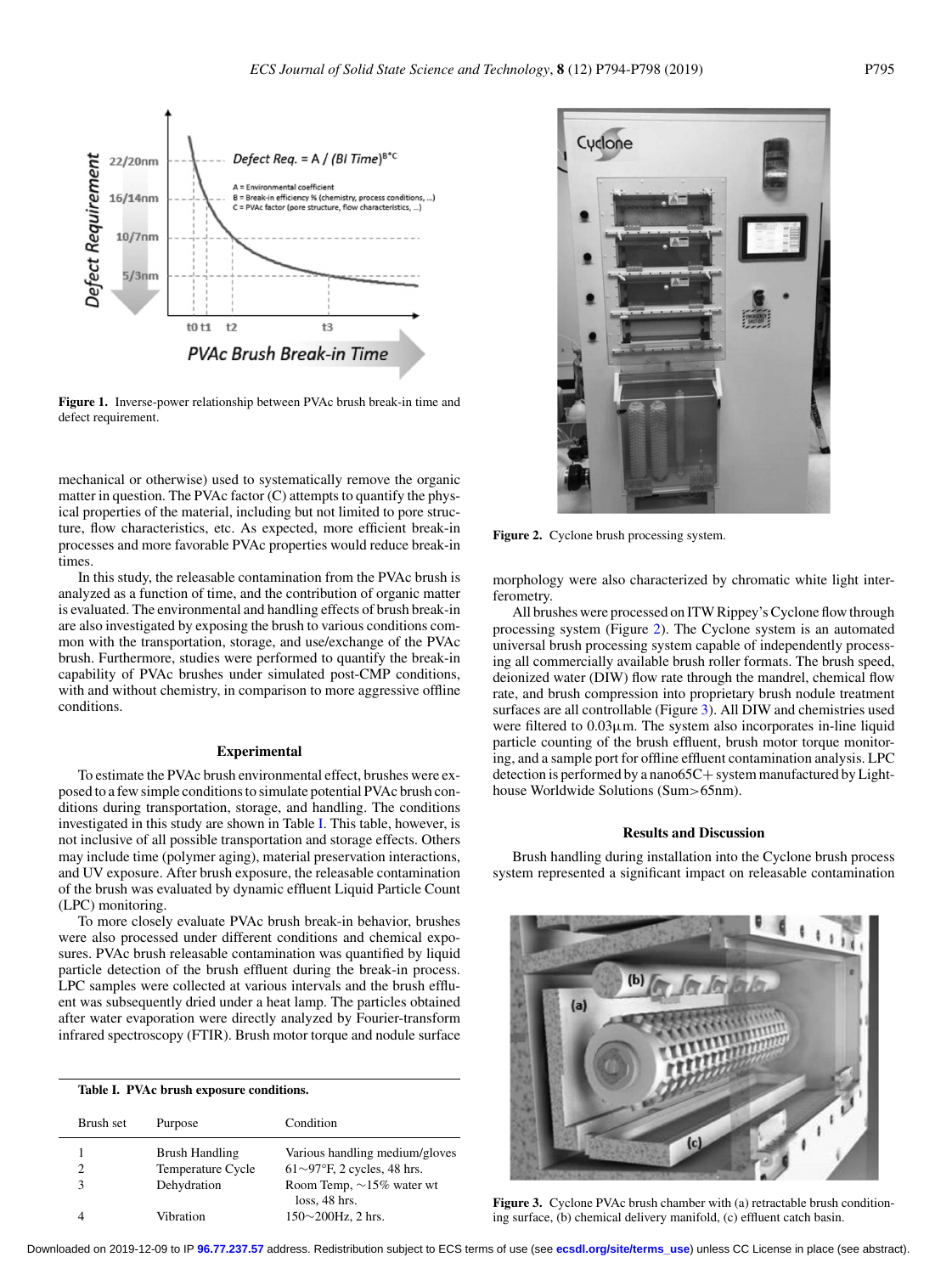

**Figure 4.** PVAc brush effluent LPC response vs. time under various brush handling conditions (a) without touching PVAc, (b) Class 10 Nitrile CR glove, (c) Powder-free Nitrile LM glove, (d) PVAc wiper.

(Figure 4). Both the glove type and handling method were significant in determining the initial LPC level of the brush and consistent with observations of previous glove studies.<sup>5</sup> Handling the PVAc brush with a PVAc wiper produced the lowest level of releasable contamination. In this case, the PVAc wiper was processed under virtually the same conditions as the PVAc brush itself, reducing the risk of cross-contamination by a foreign material.

The environmental effects due to temperature cycling, dehydration, and vibration are shown in Figure 5. Dehydration of the brush had the most significant impact on LPC levels and break-in performance. Since brushes are typically shipped wet, the moisture content should be carefully controlled. Low Moisture Transmission Rate (MTR) packaging could help; but any condensation as a result of temperature cycling would be unavoidable. Coincidentally, there was significant condensation observed during the temperature cycling test, so the impact of dehydration and temperature cycling are confounding effects. The temperature cycled brushes showed a significantly higher LPC level as well; whereas the brush samples that underwent vibration for 2 hours were within the range of room temperature and moisture controlled samples.

For a simulated DIW-only break-in process, the LPC level is high after brush installation and comes down over time. Each cycle represents 20 brush engagements into a quartz conditioning surface at 400RPM, with 1mm compression for 30 seconds (Figure 6). The missing data between cycles 4 and 6 show when the process was idled. Brushes were held moist in the process chamber for approximately



Figure 5. PVAc brush effluent LPC response v. time under various environmental conditions (a) dehydration, (b) temperature cycled, (c) vibration, (d) typical controlled range.



**Figure 6.** Simulated DIW-only PVAc brush break-in (a) LPC decay, (b) torque trend, (c) PRE-nodule morphology Sa∼10.0μm, (d) POST-nodule morphology Sa∼11.1μm.

12 hours. Despite a slight increase in LPC counts on restart, the rate of LPC decay follows the inverse-power relationship discussed previously. Eventually, the LPC level appears to reach a point of diminishing returns where there is little change with each new cycle. This LPC power decay is believed to correlate well with PVAc brush break-in behavior and particulate defects on semiconductor wafers with OEM post-CMP equipment.<sup>6</sup> Any substantial decrease in LPCs for longer times would require a change in processing conditions. The brush motor torque was stable over the length of the evaluation period and there was very little observed change in the morphology of the nodule with the DIW-only process.

FTIR analysis of the dried PVAc brush effluent showed primarily evidence of PTA, PVAc, and other organic matter attributed to the manufacturing environment of the PVAc brush. Figure 7 shows the FTIR spectrum for brush effluent containing predominantly PTA. The sample is confirmed to be PTA by comparison with reference spectrum for starch. Specifically, the prominent peaks at ∼3380, 2929, 1645, 1366, 1152, 1081, 1025, 934, 852, 763 and 710 cm−<sup>1</sup> overlap with those of the starch reference, supporting the proposed identification. High resolution optical images of the particles are also shown. Figure [8](#page-3-0) shows FTIR spectrum and sample photos for brush effluent containing mostly PVAc particulates. Sample prominent peaks at ∼2915, 2859, 2780, 1734, 1475, 1432, 1407, 1243, 1199, 1003, ∼864



**Figure 7.** FTIR spectrum for PTA (a) PVAc brush effluent sample, (b) reference.

Downloaded on 2019-12-09 to IP **96.77.237.57** address. Redistribution subject to ECS terms of use (see **[ecsdl.org/site/terms\\_use](http://ecsdl.org/site/terms_use)**) unless CC License in place (see abstract).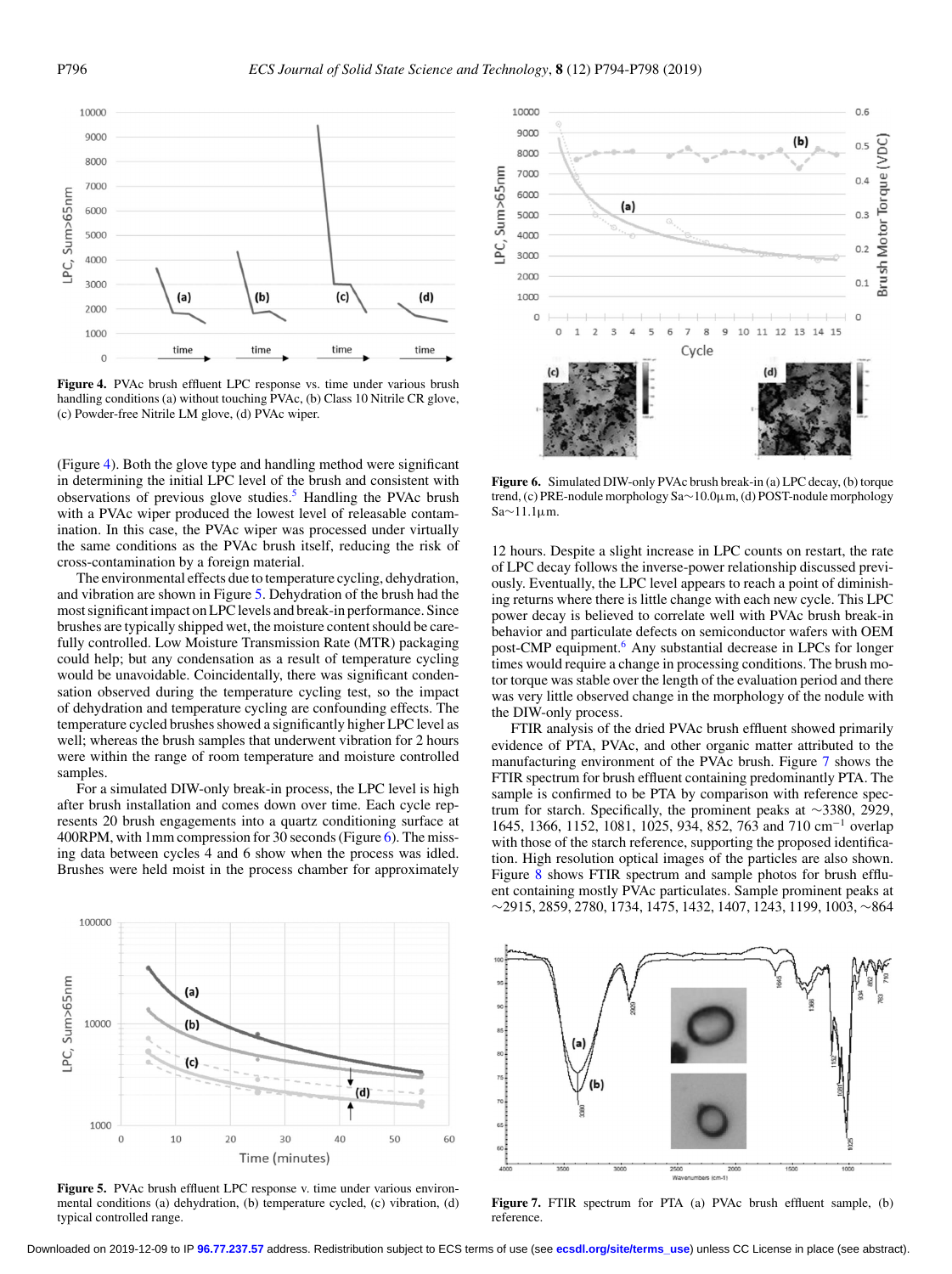<span id="page-3-0"></span>

**Figure 8.** FTIR spectrum for PVAc (a) PVAc brush effluent sample, (b) reference.

and  $\sim$ 809 cm<sup>-1</sup> exhibit overlap with those of the polyvinyl acetal reference. Manufacturing-related organic contamination (not shown) consisted primarily of polypropylene, polyvinyl chloride, and trace amounts of polyamide (bacteria).

Effluent samples were collected at four times during the DIWonly break-in process and the level of each primary organic source estimated. Perhaps as expected, PTA represented the highest percentage of organic contamination at the beginning of the break-in process and decreased over time. PVAc was the second highest contributor to LPCs, decreased initially but eventually leveled-off; perhaps as expected given the polymer's DOC and propensity for persistent low levels of polymer chain scission by mechanical forces. Manufacturingrelated organic contamination was the lowest percentage, collectively, and also decreased over time (Figure 9). Both PTA and manufacturingrelated debris are believed to finite contamination sources, whereas PVAc particulates are not.

The PVAc brush break-in process was also evaluated under alkaline conditions. PVAc brushes were processed in the same manner, but with 250ml of 0.29%wt NH<sub>4</sub>OH applied to the brush surface during the break-in process (e.g. when brushes were engaged with the conditioning surface). Compared to the DIW-only process, the LPC rate of decay was improved (greater) and the final LPC level achieved was lower (Figure 10). Brush motor torque remained stable, albeit slightly higher on average than the DIW-only process. The increase in brush motor torque observed is believed to directly correlate to frictional changes at the brush-conditioning surface interface. As a result, the nodule surface was slightly rougher than that of the DIW-only process. The PVAc acclimation effect under these conditions could be related to further (alkaline) hydrolysis of the PTA within the material.[7](#page-4-0)

And finally, the PVAc brush break-in process was evaluated under more aggressive, but still alkaline, processing conditions believed



Figure 9. LPC contribution % by organic source over time (cycle no.).



**Figure 10.** (a) DIW-only LPC decay, (b)  $0.29\%$  NH<sub>4</sub>OH LPC decay, (c) DIW-only torque trend, (d) 0.29% NH4OH torque trend, (e) DIW-only POSTnodule morphology Sa∼11.1μm, (f) 0.29% NH4OH POST-nodule morphology Sa∼11.8μm.

to accelerate PTA hydrolysis and PVAc break-in behavior. Aggressive conditions included higher contact pressures, higher speeds, and more efficient absorption of chemistry not capable on post-CMP cleaning systems. The process time (cycle count) and chemical flow rate, however, were kept constant. As expected, LPC decay was improved further under these "optimized" conditions indicating the importance of proper chemical acclimation of the porous polymeric material (Figure 11). The torque remained stable and the nodule surface morphology revealed the largest change (e.g. increase in roughness). Depending on the final brush releasable contamination target, optimizing the PVAc brush break-in process could significantly reduce brush break-in times and chemistry consumed.

## **Conclusions**

The entire PVAc ecosystem is critical for brush quality, performance, and more specifically, break-in behavior. There are many factors that influence the break-in performance of the PVAc brush, many which are out of the brush manufacturers' control. Environmental effects, transportation and storage, brush handling, and post-CMP



**Figure 11.** (a) Standard NH4OH break-in LPC decay, (b) Optimized NH4OH break-in LPC decay, (c) Standard NH4OH torque trend, (d) Optimized NH4OH torque trend, (e) Standard NH4OH break-in POST-nodule morphology Sa∼11.8μm, (f) Optimized NH4OH break-in POST-nodule morphology Sa∼17.1μm.